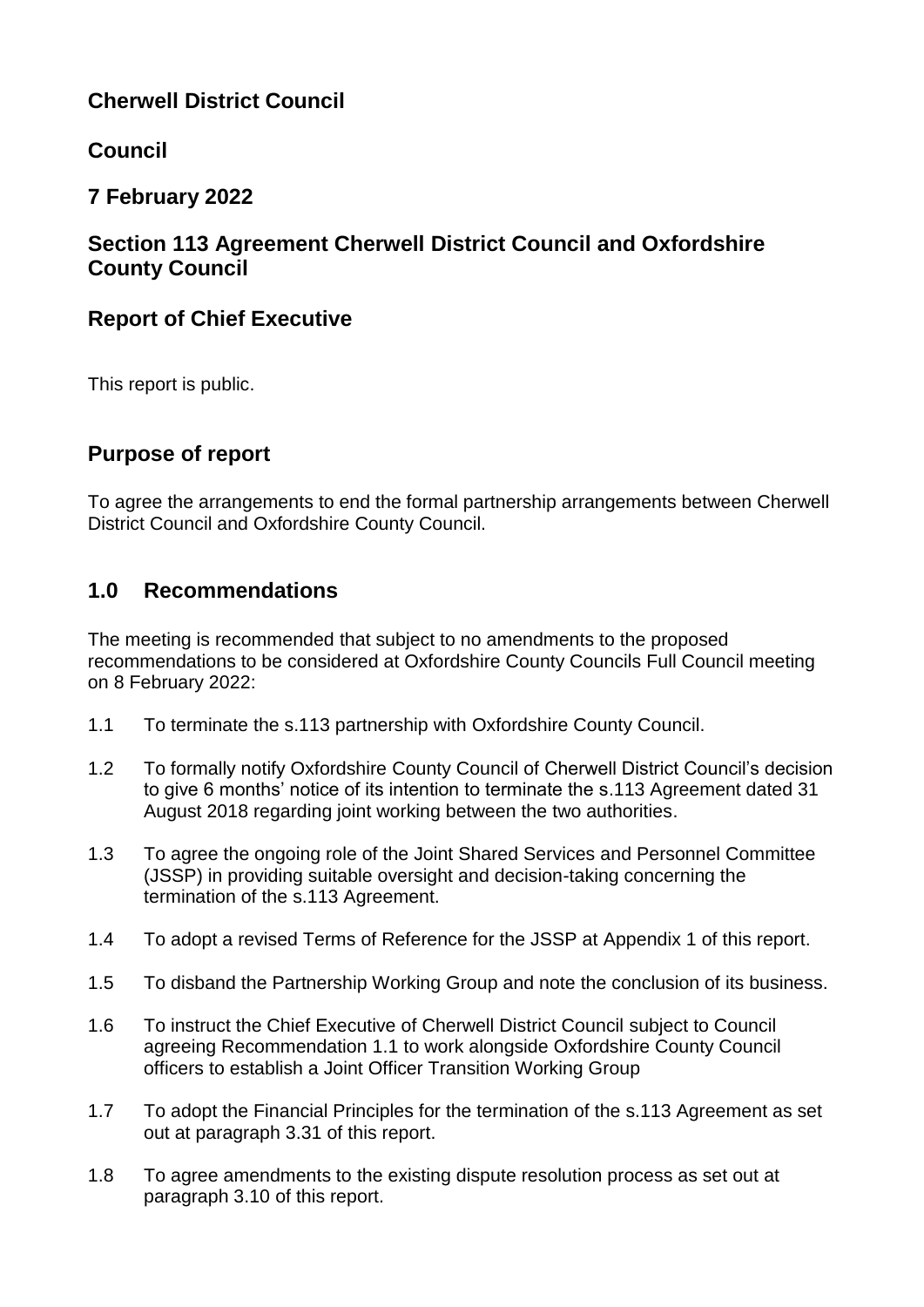- 1.9 To request that the Monitoring Officer undertakes a review of the existing Scheme of Delegation to ensure that decision making is both effective and efficient.
- 1.10 To delegate responsibility to the Monitoring Officer to undertake amendments to the Council's Constitution to reflect the resolutions arising from this report to Council.
- 1.11 To agree to keep the best interests of its mutual residents at the centre of its decision making, endeavouring to ensure that such actions will not be to their detriment.

# **2.0 Introduction**

- 2.1 The shared services arrangements between Oxfordshire County Council and Cherwell District Council have been in place since 2018 and they have been effective. The arrangements have ensured frontline services have been protected and enabled the Councils to share and develop good practice. In certain circumstances improved service delivery and outcomes for residents have been achieved.
- 2.2 It is now considered that these arrangements have run their course and that they should cease. The pandemic has had a significant impact upon both Councils which has led to wider partnership working amongst all of the local authorities and partners in Oxfordshire. It is an appropriate time to explore wider partnership working outside the s.113 Agreement.
- 2.3 The Joint Shared Services and Personnel Committee met on 1 February 2022 and received the Report at Appendix 2

# **3.0 Report Details**

### **The Mutual Agreement to Terminate the Joint Arrangements**

- 3.1 Discussions have taken place between Cherwell District Council and Oxfordshire County Council regarding the S113 Agreement.
- 3.2 During the pandemic, we have worked very closely with all our local authority partners to support our most vulnerable residents and deliver much-needed services. What we want to do now is to capitalise on this and focus on the opportunities that broader partnership working gives us so that we can best serve the residents of Oxfordshire. Initially each Council plans to independently carry out a review of alternative service delivery options and wider partnership working.
- 3.3 There is mutual agreement to formally end the arrangements between the two Councils. However, both Councils agree that during the process of dissolving the current arrangements, they will seek to keep the best interests of their mutual residents at the centre of their decision making and endeavouring to ensure that such actions will not be to their detriment.
- 3.4 It is noted that in line with best practice around the review of these types of partnership working arrangements, discussions began pre-pandemic to support a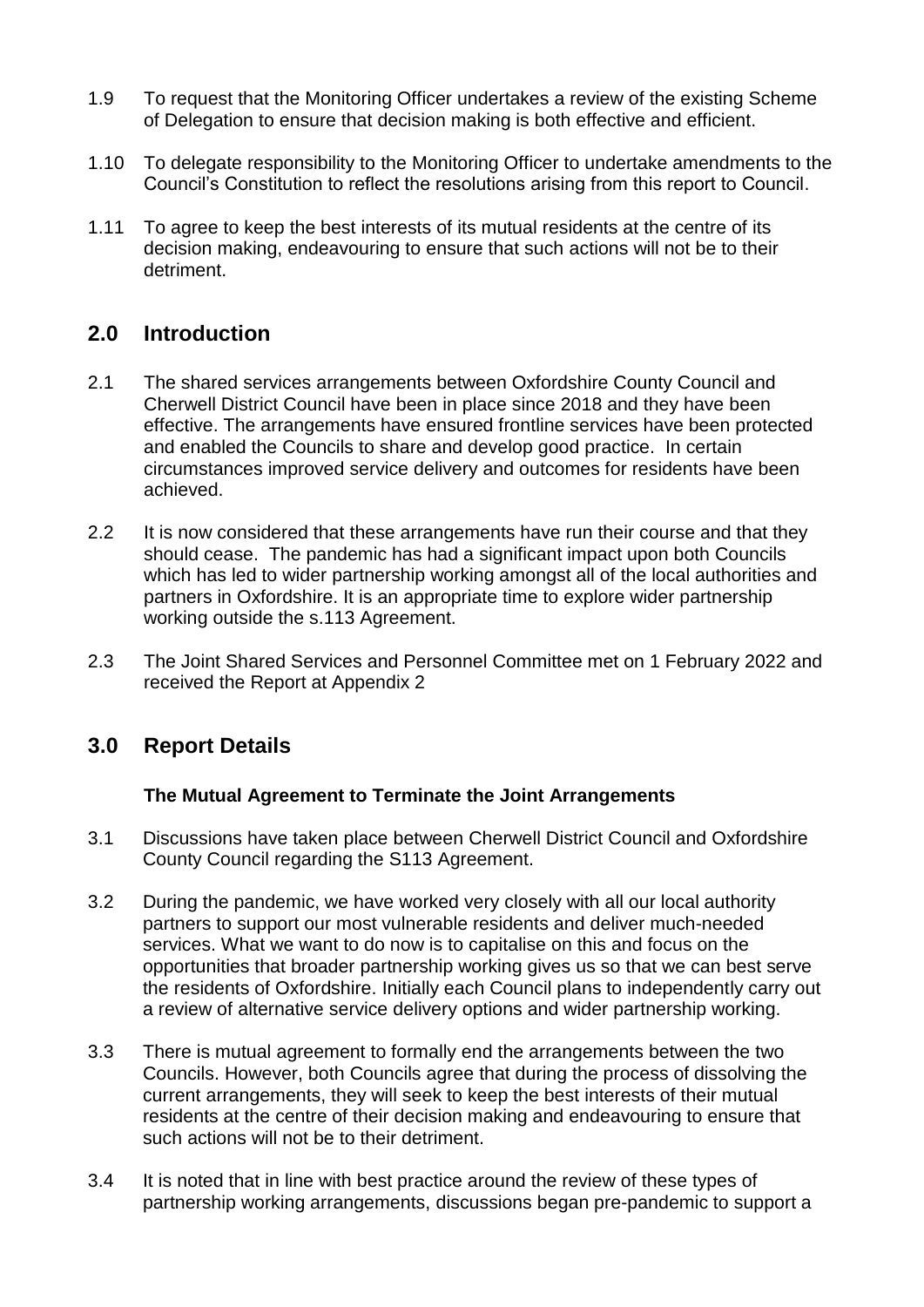review of the joint working arrangements. Discussions about this were paused during the pandemic, however, initial discussions with PWC have commenced recently. The PWC work will now inform the due diligence work envisaged by this report.

- 3.5 The termination of the formal S.113 Agreement between the two Councils will be in accordance with paragraph 7.2 (b) of the Agreement – essentially providing for mutual agreed termination. This requires a recommendation from one of the Joint Committee of the two Councils. The Joint Shared Services and Personnel Committee met on 1 February 2022 and recommended to both Councils the termination of the s 113 Agreement. This report to Council now proposes such termination to fulfil this purpose.
- 3.6 For the future, no option of mutual service delivery is ruled out but in order to give each Council the widest range of options, it is felt that this can, at this point, best be achieved through autonomy and independence.
- 3.7 To effectively manage the separation process, there is a need for a plan to ensure an orderly and fair transition to give effect to the cessation of the s.113 Agreement to be developed to meet the needs of the Council in terms of maintaining service delivery to local residents.

### **Timing**

- 3.8 Each Council is required to give six months' notice of the termination of the S.113 Agreement. Such notice will be formally given shortly after the consideration of this report and consideration of the recommendations by each Full Council.
- 3.9 Accordingly, it is proposed that the formal termination date be 31 August 2022. However, it is likely that the Councils will agree the dis-aggregation of some management and operating arrangements to be completed sooner and some may continue beyond this date.

### **Dispute Resolution**

- 3.10 It is proposed that the principles for dispute resolution, below are adopted:
	- 3.10.1 If a dispute arises each Council will endeavour to resolve that dispute between the officers involved in the relevant service area or function;
	- 3.10.2 If the dispute continues then it will be referred to a director of each Council for consideration with a view to the two Directors evaluating the issues and seeking to reach a resolution.
	- 3.10.3 If the dispute continues then it will be referred to the Monitoring Officer and Chief Executive of each Council for consideration with a view to the respective Monitoring Officers and Chief Executives evaluating the issues and seeking to reach a resolution.
	- 3.10.4 If the dispute continues then it will be referred to the JSSP Committee for consideration and resolution.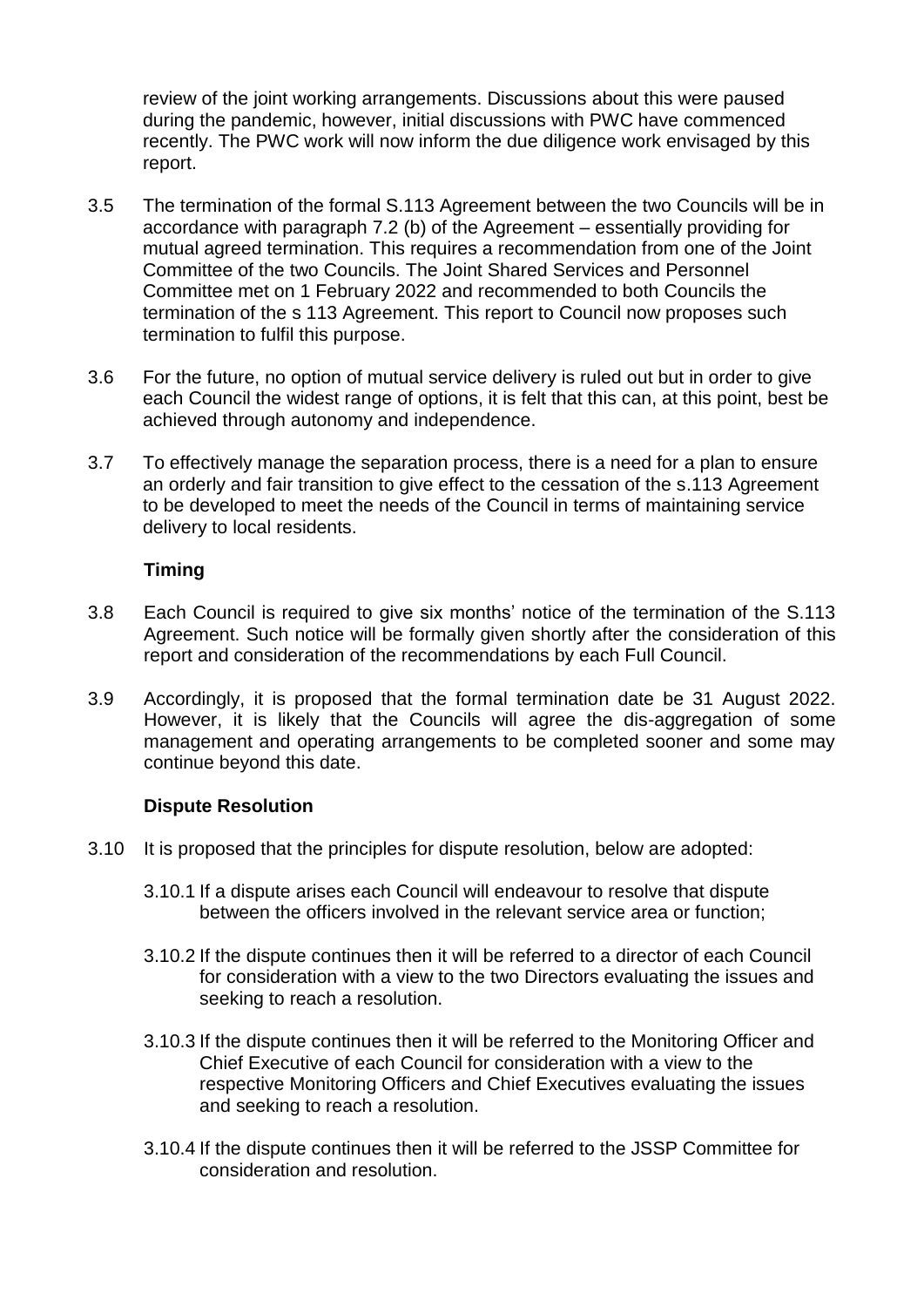- 3.10.5 Only if having followed this dispute resolution process and having failed to reach Agreement should any dispute be referred for mediation. Any mediator would be appointed by Agreement or otherwise by the Chairperson for the time being of the Local Government Association.
- 3.11 These principles will need to be overlaid upon all shared services areas and a plan devised to best give effect to them. Such transition plan will recognise that it is probable that different timescales and solutions will be required dependent upon the given circumstances in each shared service area.
- 3.12 The Financial Implications section of this report sets out some further principles which should specifically guide the apportionment of cost attributable to the termination of the s.113 Agreement.
- 3.13 It is recommended that a Joint Officer Transition Working group is established to advise on executive decisions regarding the arrangements consequential upon the termination of the s.113 Agreement.
- 3.14 A review of the Council's existing Scheme of Delegations will be undertaken to ensure that suitable individuals are authorised to take appropriate decisions.

### **Engagement and Due Diligence**

- 3.15 It will be necessary to undertake a process of establishing the service areas, full costs and functions which are impacted by the decision to terminate the s.113 Agreement. This will be undertaken by the Joint Officer Transition Working Group.
- 3.16 The purpose of that Group is to carry out a short and directed due diligence exercise on the current extent and cost of the s.113 arrangements and thereafter to prepare a transition plan to separate the joint working arrangements between the two authorities; ensuring steps are put in place to maintain effective operational activity in accordance with the s.113 Agreement.
- 3.17 Work should be undertaken jointly by the two Councils in a timely and focussed manner. It will include a review of the costs, officer and staffing cohort, service provision which is not officer sharing, contracts, assets and liabilities.
- 3.18 Once the potential impacts have been identified this will inform the production of service area/function specific plans, which will inform the transition plans. Suitable colleagues from both Councils will need to be assigned to develop such plans.
- 3.19 Following the due diligence exercise, transition plans for separating the existing joint working can be developed and subject to appropriate employee and stakeholder engagement as and when they are developed. This will result in the s.113 Agreement being terminated but with scope for discrete service areas to be mutually delivered under different governance arrangements.

### **Service Delivery**

3.22 It is emphasised that a clear desire in giving effect to this termination is not to interrupt or unduly impact upon front line service delivery through the process of the transition. Both Councils are committed to maintain positive relations with all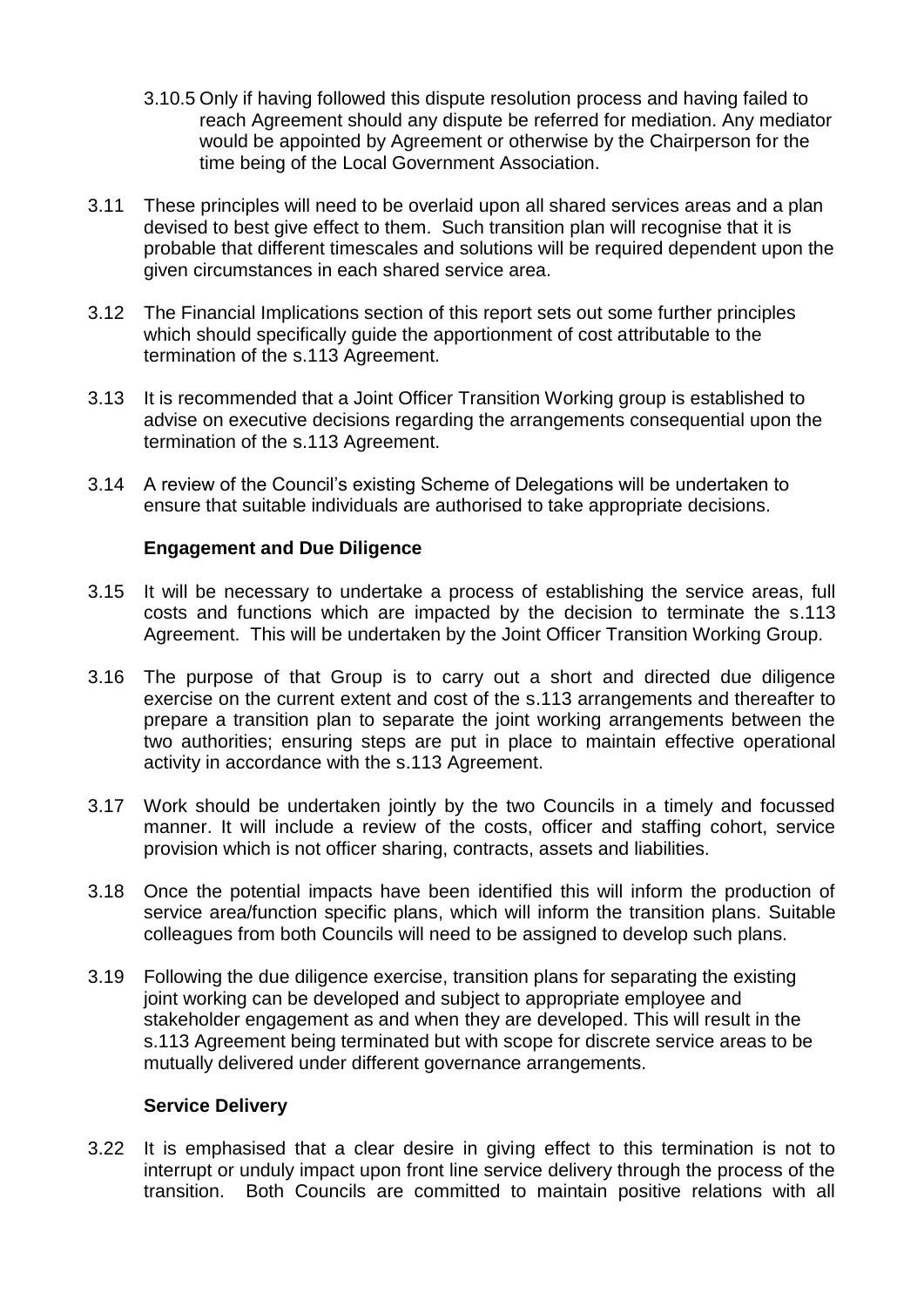service users/customers, stakeholders, contractors and interested parties through this period of transition and into the future.

### **Implications for Employees**

- 3.23 The Agreement recognises that early steps are required to be taken in relation to the Shared Senior Management Team. It has been agreed that the Agreement whereby Cherwell District Council shares its Chief Executive with Oxfordshire County Council will cease once notice is given following the decisions of the two Councils. Thereafter, the current post holder, will revert to solely being the Chief Executive of Cherwell District Council and Cherwell District Council shall comply with its legal obligations in ensuring this happens (with Oxfordshire County Council reimbursing Cherwell District Council sixty one percent of the costs that arise). Oxfordshire County Council intends to put in place an appointment of an interim Chief Executive and Head of Paid Service with effect from 9 February 2022.
- 3.24 From the point at which both Councils agree to terminate the partnership, contributions to the employing authority for the Chief Executive, s151 Officer and Monitoring Officer roles will cease.
- 3.25 Cherwell District Councill will appoint an interim Monitoring Officer and Section 151 Officer. Subject to Council agreeing the recommendations in this report, these appointments will be considered at agenda items 8 and 9 respectively.
- 3.26 In the case of the Monitoring Officer, the element of the role that is the Director of Law and Governance of Cherwell District Council will continue in a shared capacity until new arrangements are established.
- 3.26 In the case of the joint S151 Officer, it is noted that in respect of the Cherwell District Council element, the role that is Director of Finance for Cherwell District Council shall cease.
- 3.27 Once the due diligence exercise referred to above is completed there are likely to be some significant factors, including changes of role for existing employees. In principle each employee should return to their employing Council as set out in the s.113 Agreement unless otherwise agreed.
- 3.28 Naturally through this process there will be engagement with employees and their trade union representatives.

### **Financial Implications**

- 3.29 Initially it can be observed that the termination envisaged is not expected to inhibit the Council setting its budget for the next financial year 2022/23.
- 3.30 In giving notice to terminate the s.113 Agreement, this triggers a six month notice period during which the due diligence exercise will be undertaken and in some cases it may be possible to terminate the arrangements sooner, but in other cases it is acknowledged that it will take longer for the arrangements to be dis-aggregated. Charging arrangements will be terminated once new arrangements are agreed. An exit agreement will be entered into by both councils as soon as reasonably practicable.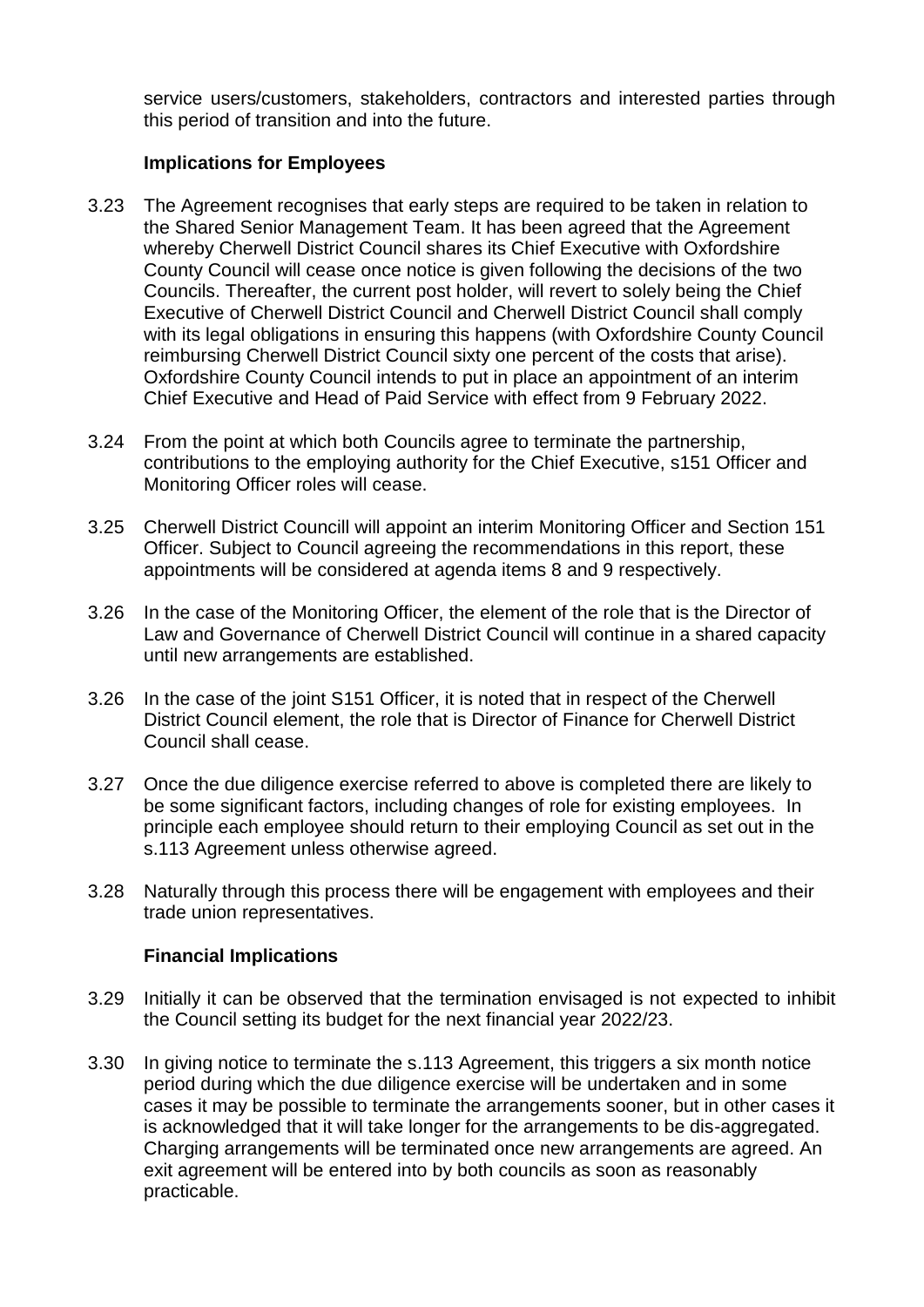- 3.31 The following Financial Principles are proposed to be adopted as being applicable for the apportionment of the costs of terminating the s.113 Agreement:
	- 3.31.1 The Councils will, acting reasonably, utilise the due diligence exercise to help identify and agree the costs that will be included in the costs of settlement calculation including any time frame for their inclusion in said calculation.
	- 3.31.2 The s.113 Agreement indicates that the majority of costs of termination should, in the ordinary course, be borne equally by the two Councils.
	- 3.31.3 It is acknowledged however, that the historic utilisation and therefore cost of the provision of the services has not been equally split and often utilisation is often weighted in favour of one council over the other. The Councils also recognise their size, and the future utilisation of arrangements will also not be equal as between them.
	- 3.31.4 To this end the Councils will use all reasonable endeavours to agree the apportionment of settlement costs arising from the termination proportionately, fairly and taking into account historic or actual cost sharing percentages and any mutual provision that it is agreed will be put in place for discrete service areas
	- 3.31.5 Unless otherwise agreed, the Councils agree that any internal or external costs incurred by them in relation to the management of the transition period shall be borne by each Council
	- 3.31.6 However, if in relation to any specific item of cost, it is not possible to agree a different apportionment of the cost utilising the earlier stages of the Dispute Resolution Process, the apportionment will be referred to mediation in accordance with the Dispute Resolution process outlined above.
- 3.32 Through the development of the transition programme, the Council will need to give consideration to the capacity required to deliver the transition, including decision making capacity and the capacity required for service redesign and change. In some cases additional resources for change will be required, sourced either internally or through interim or external support arrangements, taking into account varying inhouse capacity between the two Councils the costs of which will be addressed through the Financial Principles set out above.
- 3.33 The costs of the new arrangements cannot be quantified until alternative structures are put in place during 2022/23. It also anticipated that some one–off settlement costs may arise. It is proposed therefore, that any additional costs that may be incurred as the result of new structures are met from the relevant council's contingency budget and addressed on a permanent basis as part of any exit Agreement and the Budget & Business Planning process for 2023/24.

### **Risk Implications**

3.34 In principle the reversion of the two Councils to independent operations represents a transition to a long established and understood operating arrangement. However with any change there is inevitable risk and this will be mitigated and managed through the plan devised to give effect to the transition. This may include new arrangements for mutual delivery for discrete service areas.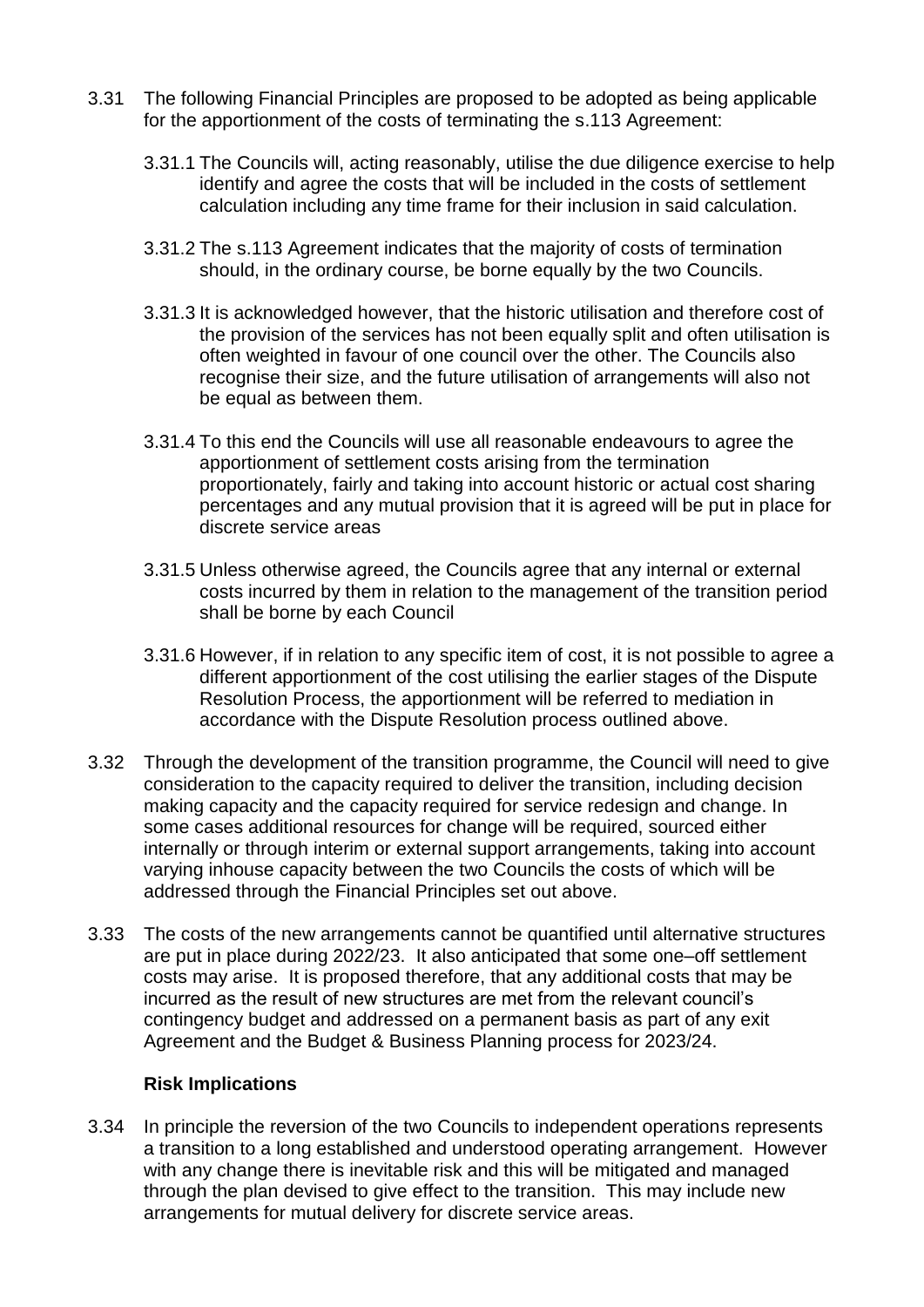- 3.35 As each Council decides upon how to deliver its service and functions, it is recognised that there is some risk that in making any change. As part of the due diligence and business plans for future delivery, it will be mandatory for a risk assessment to be undertaken and for the risks associated with that plan to be managed and mitigated as part of the plan approval and implementation.
- 3.36 Each Council may in the future consider different operating models and the attendant risk of adopting any such model will need to be evaluated as part of such consideration.

### **Legal Implications**

- 3.37 The arrangements for the sharing of the Chief Executive and other employees between the two Councils are set out in the s.113 Agreement dated 31 August 2018. That Agreement makes certain provisions for termination and the Councils need to observe those requirements or reach Agreement as to any alternative proposed approach.
- 3.38 As with many such arrangements it is not possible for an Agreement to make provision for all of the implications and consequences of the termination of that Agreement, and the s.113 Agreement is no exception. Each Council must be realistic that it is essential that resource is deployed into the planning and implementation of the termination arrangements. It is likely that further key issues will need to be resolved and each Council must commit to the overarching principle of a fair and mutual decision to terminate the s.113 Agreement and to work together to reach fair outcomes in the implementation of that decision.
- 3.39 Each Council is under a duty pursuant to s.3(1) of the Local Government Act 1999, whereby each authority must: "make arrangements to secure continuous improvement in the way in which its functions are exercised, having regard to a combination of economy, efficiency and effectiveness." It is suggested that this is a guiding principle for the termination of the s.113 Agreement. The application of this duty can only be implemented as each service area is considered and plans are developed for that service area in the context of the termination of the s. 113 Agreement.
- 3.40 Social value should be considered as part of the detailed s.113 agreement and transition plans which should consider overall value, including economic, environmental and social value, when reviewing service provision.

### **Constitution Review**

- 3.41 The Council will need to undertake a review of and update their Constitution to make provision for the situation following the giving of notice of termination of the s.113 Agreement. Delegation to the Monitoring Officer has been requested and contained within recommendation 1.10.
- 3.42 In shared service and staffing arrangements, each Council retains its sovereignty. This includes its own governance and constitutional structures and there may be no restriction on each authorities' ability to determine how it exercises its functions nor how each formulates and spends its budget. There are opportunities for shared formulation of policy and alignment of procedures but in each case, these are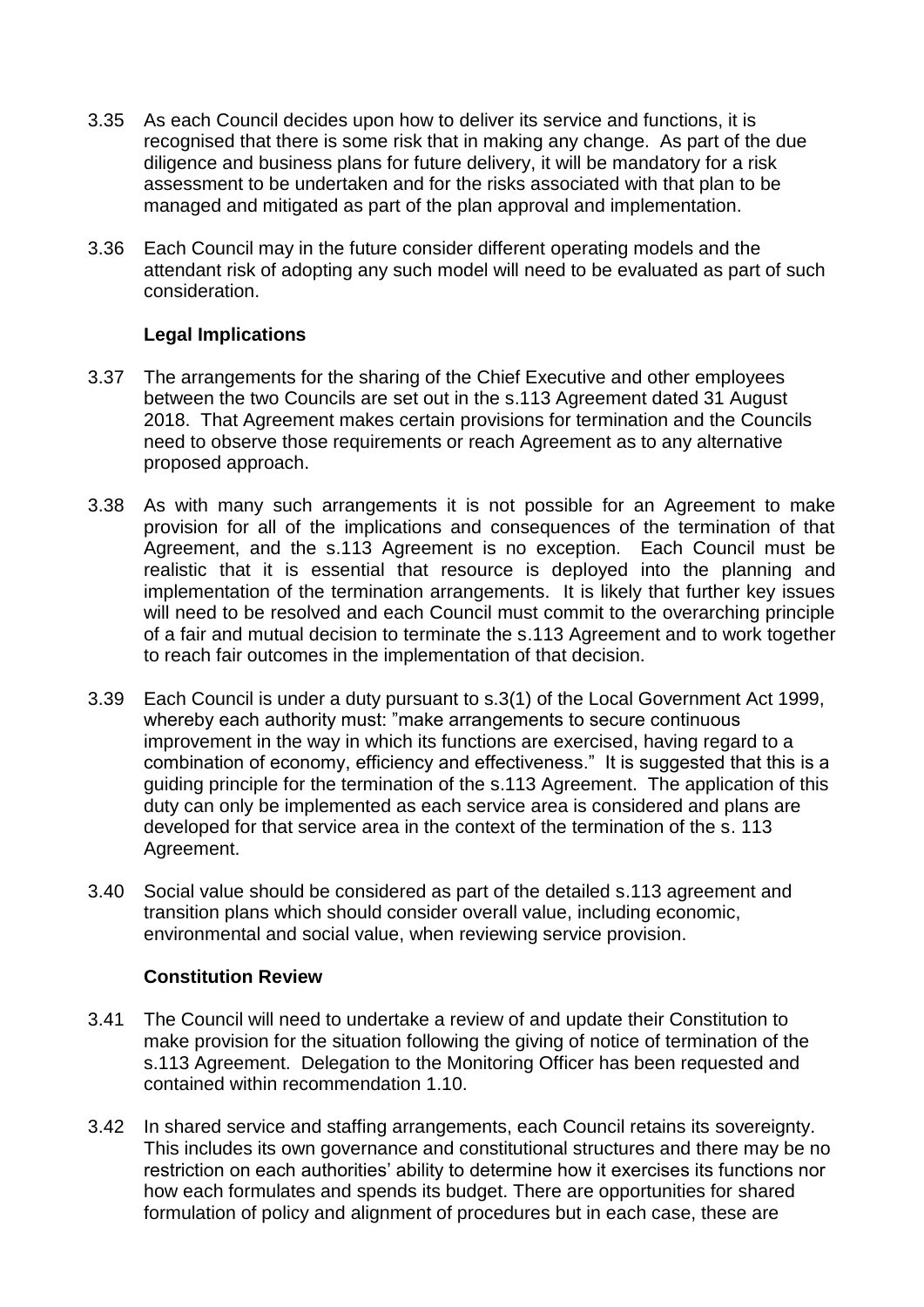subject to approval by each Council in accordance with its executive and wider governance requirements.

# **4.0 Conclusion and Reasons for Recommendations**

4.1 The leaders and deputy leaders of Oxfordshire County Council and Cherwell District Council have agreed to work towards bringing our formal partnership arrangements to an end. The decision to end the partnership lies with Full Council at both authorities. This report sets out the proposal to Full Council for agreement by Members to formally end the partnership. A similar report will be considered by Oxfordshire County Council at their Full Council meeting on 8 February 2022.

### **5.0 Consultation**

Joint Shared Services and Personnel Committee The recommendations to Council were considered and agreed by the Joint Shared Services and Personnel Committee at its meeting of 1 February 2022.

### **6.0 Alternative Options and Reasons for Rejection**

6.1 The following alternative options have been identified and rejected for the reasons as set out below.

Option 1: Not to agree the recommendations. This is not recommended as both Councils have indicated a desire to end the formal partnership.

### **7.0 Implications**

### **Financial and Resource Implications**

- 7.1 Financial principles have been arrived at and the termination of the s 113 Agreement will not inhibit the Council in setting its budget for the next financial year 2022/23.
- 7.2 See also paragraphs 3.29 3.33

Comments checked by: Michael Furness, Assistant Director - Finance, [michael.furness@cherwell-dc.gov.uk](mailto:michael.furness@cherwell-dc.gov.uk)

### **Legal Implications**

- 7.3 The duties of the Authority to comply with the Local Government Act 1972 and the Local Government Act 1999 have been fully considered in respect of this report.
- 7.4 See also paragraphs 3.37 3.40

Comments checked by: Anita Bradley, Director of Law and Governance, [anita.bradley@cherwell-dc.gov.uk](mailto:anita.bradley@cherwell-dc.gov.uk)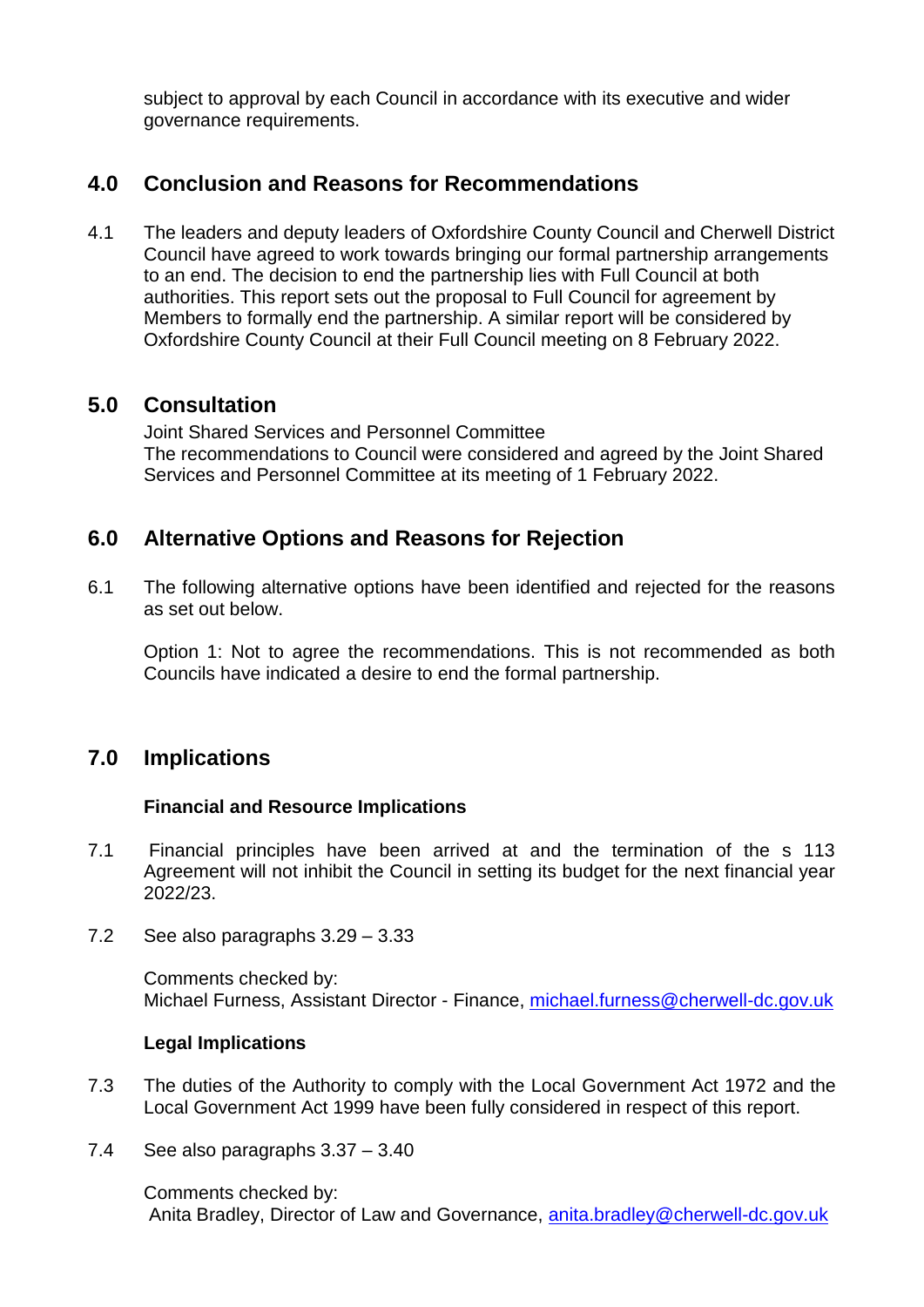### **Risk Implications**

- 7.5 The reversion of the two Councils to independent operation represents a transition to a long established and understood operating arrangement. However with any change there is inevitable risk and this will be mitigated and managed through the plan devised to give effect to the transition. This will be overseen, principally, by the JSSP.
- 7.6 See also paragraphs 3.34 3.36

Comments checked by:

Louise Tustian, Head of Insight and Corporate Programmes 01295 221786 [Louise.tustian@cherwell-dc.gov.uk](mailto:Louise.tustian@cherwell-dc.gov.uk)

### **Equalities and Inclusion Implications**

- 7.7 The application of the respective Councils' equality duties is an integral element of the steps proposed to be taken to give effect to the termination of the s.113 Agreement. Those equality duties extend to:
	- 7.7.1 Having due regard to the need to:
		- i. eliminate discrimination, harassment, victimisation and any other conduct that is prohibited by or under the Equality Act;
		- ii. advance equality of opportunity between persons who share a relevant protected characteristic and persons who do not share it;
		- iii. foster good relations between persons who share a relevant protected characteristic and persons who do not share it.
	- 7.7.2 Having due regard to the need to advance equality of opportunity between persons who share a relevant protected characteristic and persons who do not share it involves having due regard, in particular, to the need to:
		- i. remove or minimise disadvantages suffered by persons who share a relevant protected characteristic that are connected to that characteristic;
		- ii. take steps to meet the needs of persons who share a relevant protected characteristic that are different from the needs of persons who do not share it;
		- iii. encourage persons who share a relevant protected characteristic to participate in public life or in any other activity in which participation by such persons is disproportionately low.
- 7.8 In producing the service area s.113 transition plans, these equality responsibilities will be considered and applied.
- 7.9 The legal implications of the s.113 transition plans will need to be evaluated and the subject of further advice as necessary in due course.

Comments checked by:

Anita Bradley, Director of Law and Governance, [anita.bradley@cherwell-dc.gov.uk](mailto:anita.bradley@cherwell-dc.gov.uk)

### **Sustainability Implications**